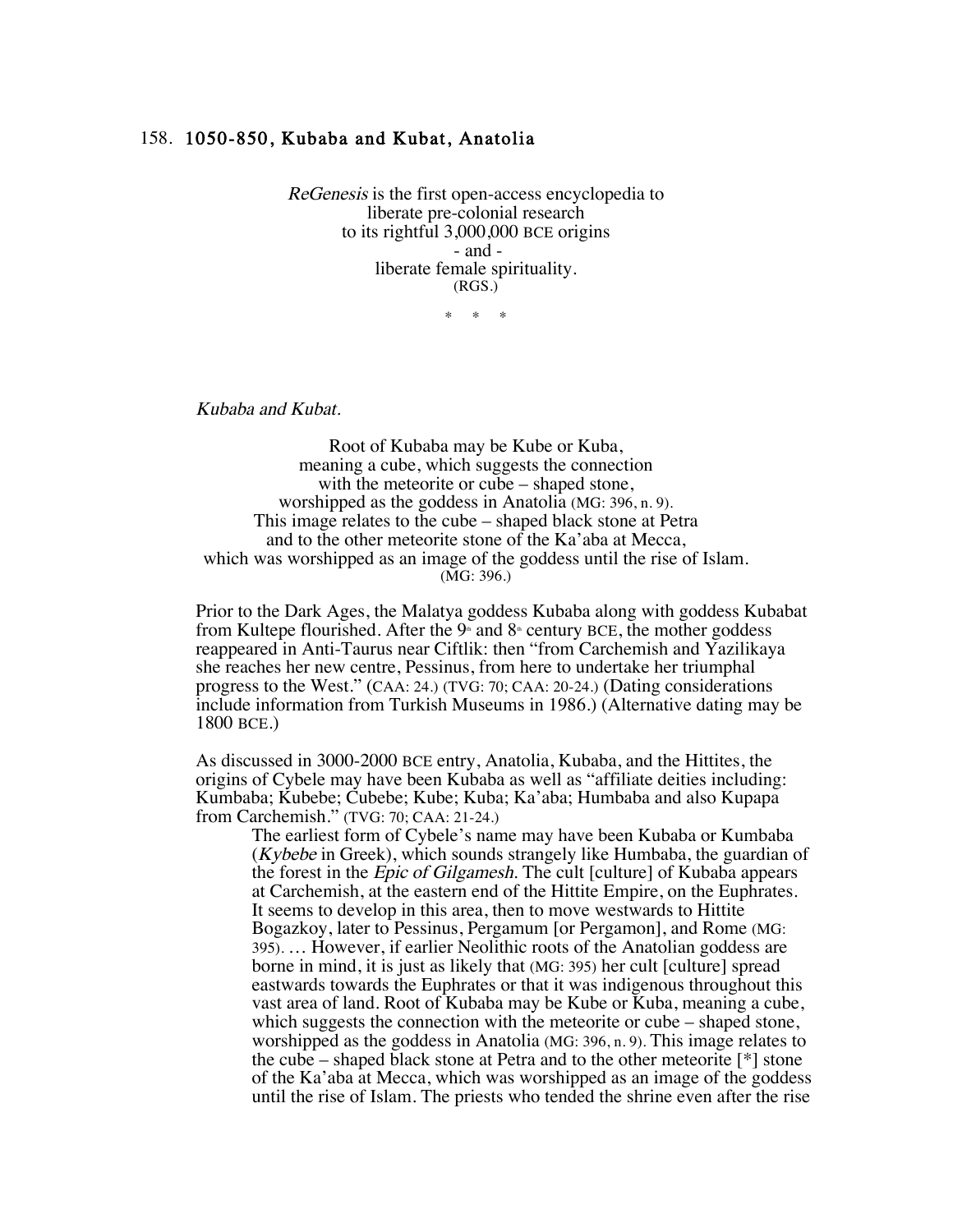of Islam were known as 'the sons of the Old Woman.' Kubaba may also mean a hollow vessel or cave, which again evokes the imagery of the Neolithic, and her shrines, like Cybele's were often situated in a cave or near a rock. Kubaba or Kumbaba may be a Hittite name for the goddess, and a statue of her at the city of Carchemish (Fig. 3) shows her wearing a high cap embellished with roses and what appears to be a snake emerging at the front of it, over her forehead. In her hand she holds a pomegranate. Roses and pomegranates still belong to her in Rome 1,000 years later. An Akkadian inscription found at Ugarit on the Syrian coast, and dating to the 14-13 century BC, has the words, 'The Lady Kubaba, mistress of the land of Carchemish' and there were over forty mentions of her as 'Queen of Carchemish' (MG: 396).

\* (Further research in process on recent meteorite studies of ancient black conical stones (baetyls) including: Aphrodite's Palaeo-Paphos Sanctuary; Syrian Elagabal in Emisa or Emesa; Mecca's black Ka'ab, Ka'aba, Kuba, Kube, or Kaabeh (cube) goddess (CAA: 22); Pessinus; Perge; Sidon; Synnada; Tripolis; Cyrrhus; Mallas; Sardis; Pierian Seleucia; Macedonia; Tyre; Attuda; Samothrace, and Pola etc.)

For a recent deconstruction of earlier works on Cybele, see Lynn E. Roller's study, In Search of God the Mother: The Cult of Anatolian Cybele. Through the utilization of archaeology, sacred monuments, votive offerings, epigraphical, and literary material, Roller analyzes Cybele relative to numerous complex cultures including: Neolithic Çatal Hüyük; Bronze and Early Iron Age; pre and neo-Phrygian Hittite and Urartian; plus later aspects of Pagan and Christian clashes. (SGM: 2-3.)

Roller, Lynn E. In Search of God the Mother: The Cult of Anatolian Cybele. Berkeley, CA: University of California Press, 1999. (SGM.)

Witt concurs that Cybele (Kubaba, Kumbaba, Kybebe), Phrygian Mother of the gods was worshiped as Divine Mother at least as early as 6000 BCE in Çatal Hüyük Neolithic and therefore significantly pre-date the All – Father – Gods.

We see this both in Asia Minor and in Crete, itself the center of Aegean civilization and the great entrepôt for cultural exchange between Egypt, the Asiatic coast – land east of Greece, and the western Mediterranean. Cybele [Kubaba], the Phrygian mother of the gods, and the Cretan Universal Mother, whether called Rhea or Dictynna, were omnipotent long before any male divinity had evolved from a purely tribal totem into a universal father. Asia Minor provides us with proofs that already 6000 years BCE Neolithic man was worshipping the Mother of All Living, who is portrayed in shrines excavated at Çatal Hüyük, in the area south of Phrygia proper and not far distant from the cult [cultural] center of Cybele at Pessinus, the burial place of her beloved Attis (IG: 130).

Further research on the various translations and interpretations of: Syrian Kubaba; Lydian Kybebe; Phrygian Kubeleya/Kybele; and Cybebe/Cybele/Cybelus: Akurgal, Ekrem. Ancient Civilizations and Ruins of Turkey: From Prehistoric Times until the End of the Roman Empire. Tran. John Whybrow and Mollie Emre. Ankara, Turkey: Turk Tarih Kurumu Basimevi, 1969. (ACRT.)

Alvar, Jaime. Romanizing Oriental Gods: Myth, Salvation and Ethics in the Cults of Cybele, Isis and Mithras. Tran. Richard Gordon. Leiden, Netherlands: E. J. Brill, 2008. (RIOG.)

Baring, Anne and Jules Cashford. The Myth of the Goddess: Evolution of an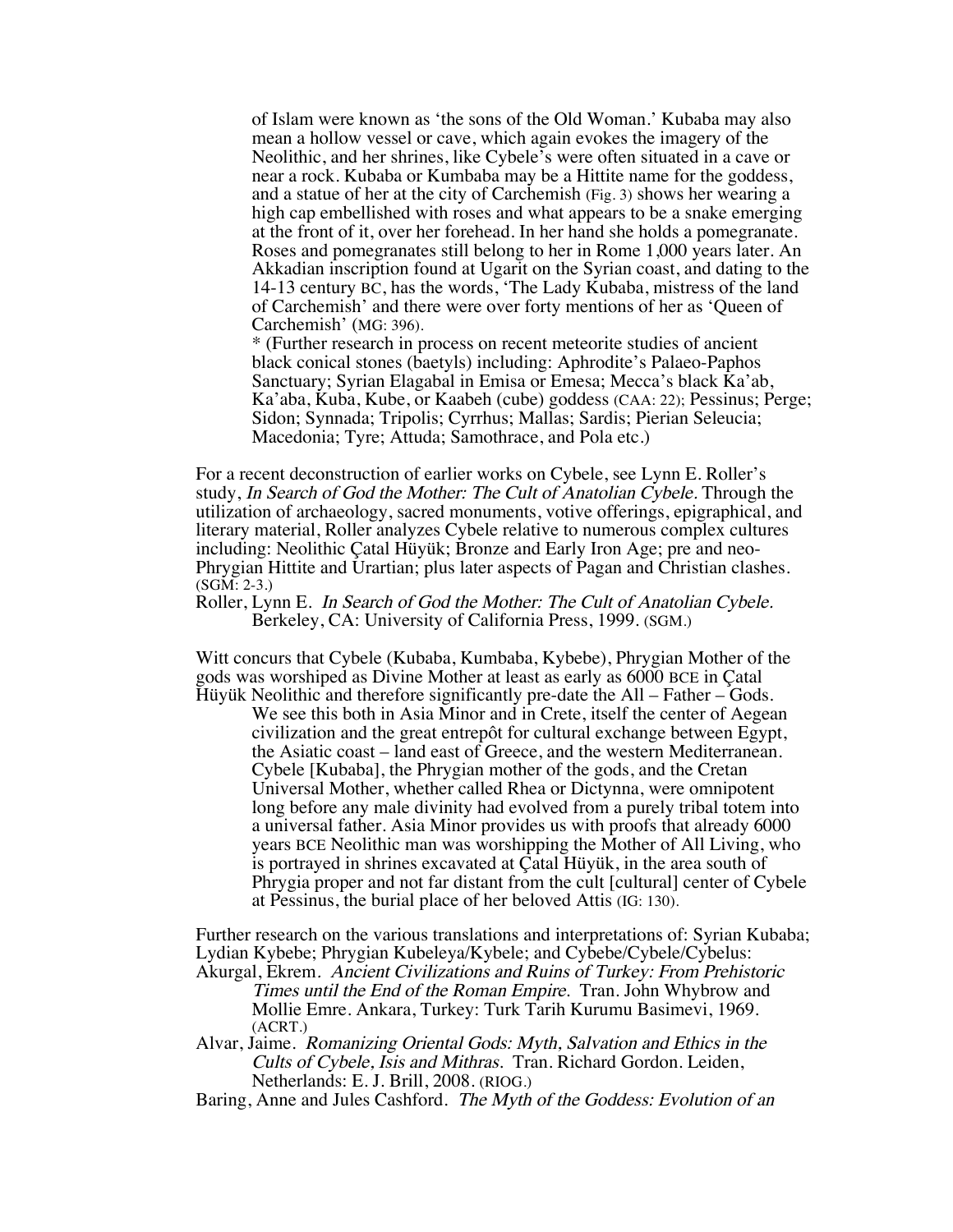Image. London, England: Viking, 1991. 391-415. (MG.)

- Bryce, Trevor. The Kingdom of the Hittites. Oxford, England: Oxford University Press, 1999. (KH.)
- Collins, Billie Jean, Mary R. Bachvarova, and Ian Rutherford. Anatolian Interfaces: Hittites, Greeks, and Their Neighbours: Proceedings of an International Conference on Cross-Cultural Interaction, September 17-19, 2004, Emory University, Atlanta, GA. Oxford, England: Oxbow Books, 2008. (AIHG.)
- Edgu, Ferit, Ed. The Anatolian Civilizations I: Prehistoric/Hittite/Early Iron Age. Istanbul, Turkey: Turkish Ministry of Culture and Tourism, 1983. (ACI.)
	- .. The Anatolian Civilizations II: Greek/Roman/Byzantine. Trans. Nursin Asgari. Istanbul, Turkey: Turkish Ministry of Culture and Tourism, 1983. (ACII.)
- Ergener, Reşit. Anatolia, Land of Mother Goddess. Ankara, Turkey: Hittite Publications, 1988. (AL.)
- Finkelberg, Margalit. "Anatolian Languages and Indo-European Migrations to Greece." The Classical World. 91.1 (Sep.-Oct. 1997): 3-20. (ALI.)
- Hawkins, J. D. "Kubaba at Karkamiš and Elsewhere." Anatolian Studies Vol. 31 (1981): 147-176. (KKE.)
- Justus, Carol F. "Indo-Europeaization of Myth and Syntax in Anatolian Hittite: Dating of Texts as an Index." Journal of Indo-European Studies Vol. 11.1/2 (Spring-Summer 1983): 59-103. (IEMS.)
- Lerner, Gerda. The Creation of Patriarchy. Oxford, England: Oxford University Press, 1986. 154-9. (TCOP.)
- Munn, Mark. "Kybele as Kubaba in a Lydo-Phrygian Context." Paper Presented at the Cross-Cultural Conference on Hittites, Greeks and Their Neighbors in Central Anatolia. Emory University, Atlanta, GA: 2004. (KK.)
- \_\_\_\_\_. The Mother of the Gods, Athens, and the Tyranny of Asia: A Study of Sovereignty in Ancient Religion. Berkeley, CA: University of California Press, 2006. 120-124. (MGA.)
	- \_\_\_\_\_. "Kybele as Kubaba in a Lydo-Phrygian Context." Anatolian Interfaces:

Hittites, Greeks, and Their Neighbours: Proceedings of an International Conference on Cross-Cultural Interaction, September 17-19, 2004, Emory University, Atlanta, GA. Eds. Billie Jean Collins, Mary R. Bachvarova, and Ian Rutherford. Oxford, England: Oxbow Books, 2008. 159-164. (KKLP.)

- Rein, Mary Jane. The Cult and Iconography of Lydian Kybele. Diss. Harvard University, 1993. Ann Arbor, MI: ProQuest/UMI, 1993. (Publication Number: AAT 9412386.) (CILK.)
- Roscoe, Will. "Priests of the Goddess: Gender Transgression in Ancient Religion." History of Religions 35.3 (Feb. 1996): 195-230. (POG.)
- Sfameni, Giulia Gasparro. Soteriology and Mystic Aspects in the Cult of Cybele and Attis. Leiden, Netherlands: E. J. Brill, 1985. (SMA.)
- Showerman, Grant. The Great Mother of the Gods. Chicago, IL: Argonaut, 1969. 49-70, 92-93, 109. (GMG.)
- Vermaseren, Maarten M. J. Cybele and Attis: the Myth and the Cult. Trans. A M. H. Lemmers. London, England: Thames and Hudson, 1977. (CAA)

Vermaseren, Maarten M. J., and Eugene Lane. Cybele, Attis, and Related Cults: Essays in Memory of M. J. Vermaseren. Leiden, Netherlands: E. J. Brill, 1996. (CAR.)

Vassileva, Maya. "Further Considerations on the Cult of Kybele." Anatolian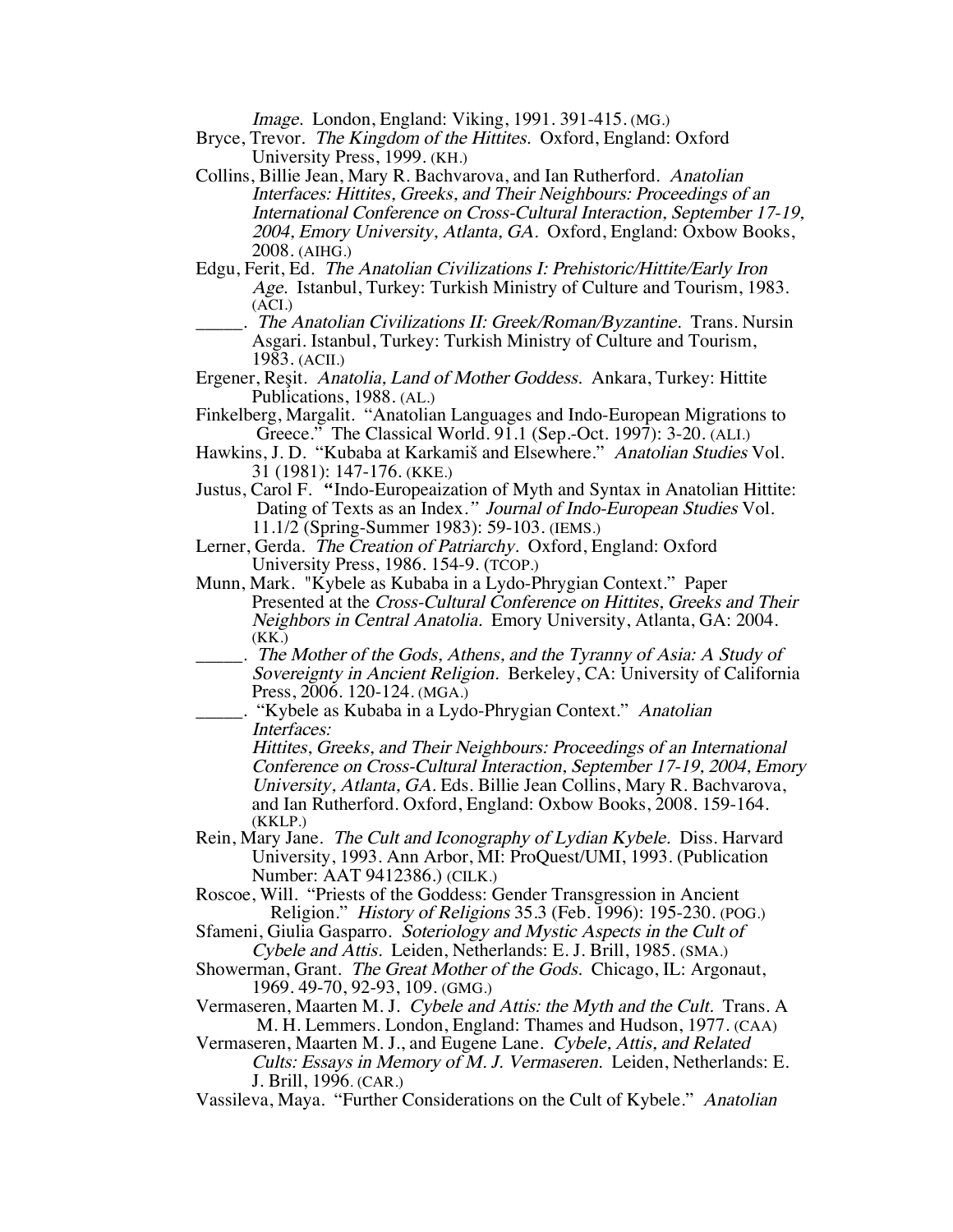Studies 51 (2001): 51-63. (FC.)

Further research of black stones from Tyana:

Vassileva, Maya. "King Midas in Southeastern Anatolia." Anatolian Interfaces:

> Hittites, Greeks, and Their Neighbours: Proceedings of an International Conference on Cross-Cultural Interaction, September 17- 19, 2004, Emory University, Atlanta, GA. Eds. Billie Jean Collins, Mary R. Bachvarova, and Ian Rutherford. Oxford, England: Oxbow Books, 2008. 165-172. (KM.)

Further Kubaba/Kybele/Cybele research: 3500, Anatolia, Arinna and Other Goddesses; 3000-2000, Anatolia Kubaba and the Hittites; 1400, Cybele and Buyukkale-Bogazkoy, Anatolia; 1184, Hittites and Trojan War; 750-650, Cybele and King Midas; 588-587, Cybele's Dedication, Rome; 204, Cybele to Rome; 200, The Great Cybele Magna Mater at Santoni Sicily; and 200, Greece and Pergamon, Anatolia. (RGS.) (For CE entries see: 37-48, Mary and Pagan Goddesses; 324, St. Peter's Basilica; 432-440, Santa Maria Maggiore; 410, Cybele and Fall of Rome; 1207-1273, Rumi and Mother; and 1870, Lyon's Basilica Built Over Cybele's Pagan Temple.) (RG.)

Further Anatolian plus Hittite research: 7250-6150, Çatal Hüyük, Anatolia (Central Turkey); 7100-6300, Cathedra Goddess of the Beasts, Çatal Hüyük, Anatolia; 7040-3500, Hacilar, Anatolia; 4400-2500, Kurgan Invasions Bring Catastrophic Destruction to Old Europe; 4000, Alaca Hüyük, Anatolia; 3500, Anatolia, Arinna, and Other Goddesses; 3000, Founding of Troy; 3000-2000, Anatolia, Kubaba and the Hittites; 2500, Troy, Anatolia; 2000, Anatolia; 2000, Indo-European Tribes; 1790-1700, Goddess of Kultepe, Anatolia; 1450-1260, Hattusa and Yazilikaya, Anatolia; 1400, Cybele and Buyukkale-Bogazkoy, Anatolia; 1320, Palestine - Assyria - Exodus of Hebrews from Egypt; 1260, Hittites, Anatolia; 1200, Perge, Anatolia; 1200-1000, Phrygians in Anatolia: 1184, Hittites and Trojan War, c. 1200; 1100-800, Mediterranean Dark Ages; 750-650, Cybele and King Midas, Anatolia; 650-550, Anatolia; 630-620, Goddess Kore, Izmir Turkey; 588-587, Cybele's Dedication, Rome; 585-300, Lydia Replaces Phrygia, Anatolia; 282-263, Demeter's Priene Temple, Anatolia; 204, Cybele to Rome; 200, The Great Cybele: Magna Mater at Santoni Sicily; and 200, Greece and Pergamon, Anatolia. (RGS.) (For CE entries see: 324, St. Peter's Basilica; 432- 440, Santa Maria Maggiore; 410, Cybele and Fall of Rome; 1207-1273, Rumi and Mother; and 1870, Lyon's Basilica Built Over Cybele's Pagan Temple.) (RG.)

IMAGE: MAP INC.: CARCHEMISH, (ANATOLIA) TURKEY. PHOTO: © GSA. DESCRIPTION: MAP INCLUDING CARCHEMISH (KARKAMIS) NEAR THE ASSYRIAN (SYRIAN) BORDERS. SLIDE LOCATION TURKEY, SHEET 53A, ROW 1, SLEEVE 2, SLIDE #22, NEO-HITTITE BCE. CO\_TUR\_S53A\_R1\_SL2\_S22.jpg SHOT ON LOCATION: BRITISH MUSEUM: LONDON, ENGLAND. NOTE 1: FIELDWORK PROJECT 2002. IMAGE: MAP: BLACK ANATOLIAN GODDESSES INC. KUBABA: HITTITE, (ANATOLIA) TURKEY. PHOTO: © GSA. DESCRIPTION: MAP OF BLACK ANATOLIAN GODDESSES INC.

HITTITE KUBABA (KABABA) RELIEF WITH POMEGRANATE AND HIGH POLOS HEADDRESS, (ANATOLIA) TURKEY.

SLIDE LOCATION TURKEY, SHEET 45A, ROW 1, SLEEVE 1, SLIDE #436, BCE.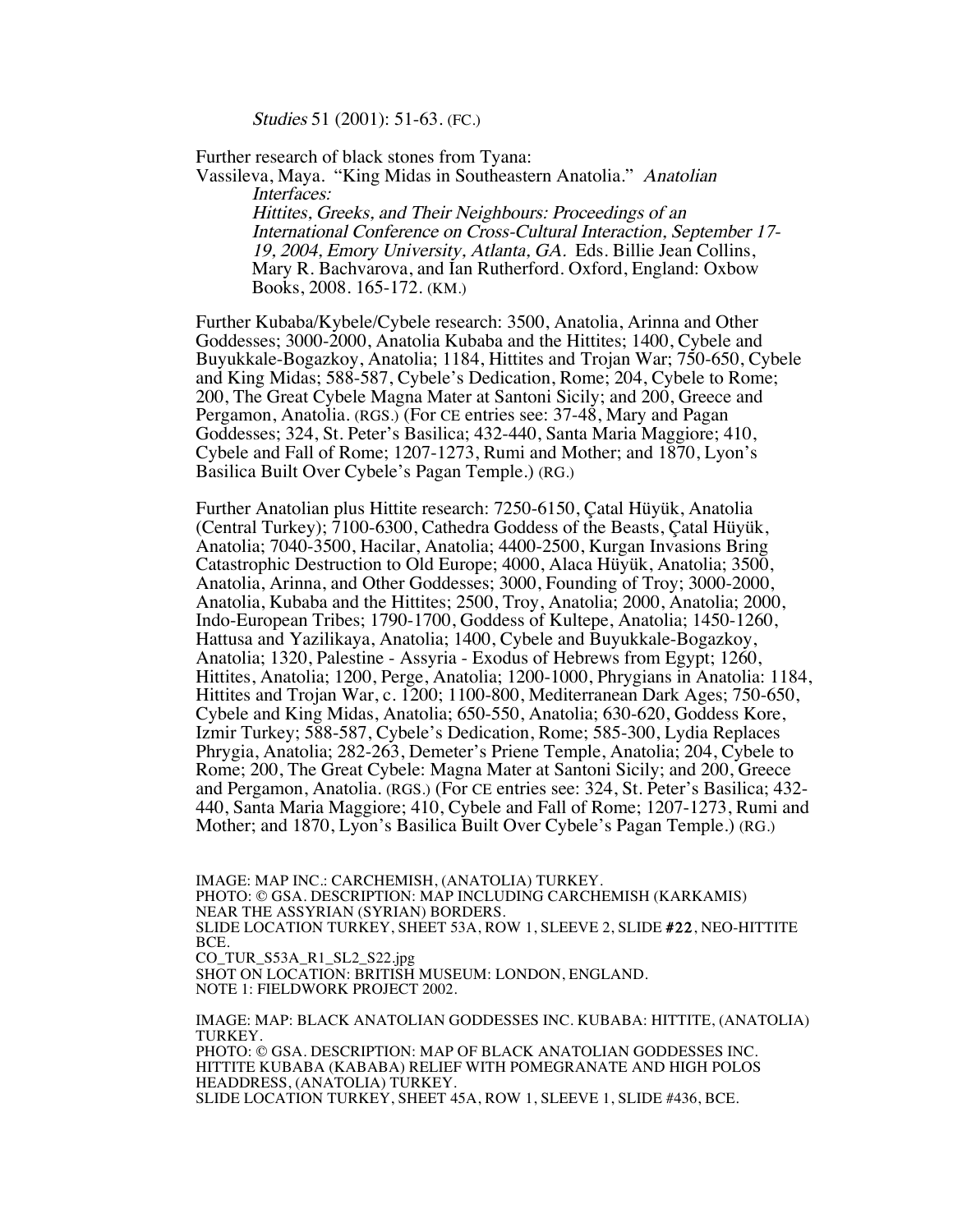CO\_TUR\_S45A\_R1\_SL1\_S436.jpg

SHOT ON LOCATION: EPHESUS MUSEUM (EFES MUZESI): SELCUK, (ANATOLIA) TURKEY.

NOTE 1:

THE VENERATION OF THE DARK MOTHERS BEGAN TO SPREAD THROUGHOUT ALL CONTINENTS FOLLOWING THE AFRICAN INTERCONTINENTAL DISPERSIONS INCLUDING ANATOLIAN TRADE ROUTES (AO: 1-2; RGS).

NOTE 2: FIELDWORK PROJECT 1986.

IMAGE: HITTITE KUBABA (KABABA) RELIEF: CARCHEMISH (KARKAMIS), (ANATOLIA) TURKEY.

PHOTO: © GSA. DESCRIPTION: BASALT RELIEF OF GODDESS KUBABA (KABABA) WITH POMEGRANATE AND HIGH POLOS HEADDRESS. ALTERNATIVE APPELLATIONS OF KUBABA INC. LADY KUBABA/KUBA/KABAB/KAABA/ ISHTAR/HEPAT): HITTITE CARCHEMISH (KARKAMIS), (ANATOLIA) TURKEY. SLIDE LOCATION TURKEY, SHEET 45, ROW 2, SLEEVE 3, SLIDE #428, BCE. CO\_TUR\_S45\_R2\_SL3\_S428.jpg

SHOT ON LOCATION: MUSEUM OF ANATOLIAN CULTURES: ANKARA, (ANATOLIA) TURKEY.

NOTE 1: GODDESS KUBABA (KABABA) WITH NECKLINE POMEGRANATE "COALESCES WITH THE PHRYGIAN MOTHER GODDESS CYBELE, WHO WAS ALSO PORTRAYED WITH POMEGRANATES." (HVG: 202.) NOTE 2:

AN AKKADIAN INSCRIPTION FOUND AT UGARIT ON THE SYRIAN COAST, AND DATING TO THE 14-13 CENTURY, BC, HAS THE WORDS, 'THE LADY KUBABA, MISTRESS OF THE LAND OF CARCHEMISH' AND THERE WERE OVER FORTY MENTIONS OF HER AS 'QUEEN OF CARCHEMISH' (MG: 396).

NOTE 3:

HITTITE EVIDENCE ILLUSTRATES … THAT ALL OF THESE PANTHEONS 'HAVE STORMGODS AT THE HEAD, BUT WIVES WITH INCONSISTENTLY COGNATE NAME OR ORIGIN. HEPAT'S POSITION IN FACT IS A SYNCRETISM OF HURRIAN HEPAT WITH OLDER HITTITE – SUN GODDESS OF ARINNA, QUEEN OF HEAVEN' (IEMS: 64; RGS).

NOTE 4: FIELDWORK PROJECT 1986.

IMAGE: KUBABA (KABABA): ALACA HÜYÜK, (ANATOLIA) TURKEY. PHOTO: © GSA. DESCRIPTION: HITTITE ORTHOSTAT RELIEF OF SEATED (CATHEDRA) GODDESS KUBABA (KABABA) WITH MIRROR (OR POMEGRANATE) AND POSSIBLE RATTLE ON CORNER OF CITY WALL AT ENTRANCE TO ALACA HÜYÜK, ANATOLIA.

SLIDE LOCATION TURKEY, SHEET 45, ROW 2, SLEEVE 5, SLIDE #430, BCE. CO\_TUR\_S45\_R2\_SL5\_S430.jpg

SHOT ON LOCATION: ALACA HÜYÜK: (ANATOLIA) TURKEY.

NOTE 1: HITTITE ANATOLIAN PANTHEON.

KUBABA; KUBEBE; KYBELE (TVG: 70); AND CARCHEMISH KUPAPA/CUBEBE, LATER KNOWN AS CYBELE BY THE GREEKS. ALSO NOTE THE INTRODUCTION OF SUN GODDESS WURUSEMU AND HER MALE COMPANION SYMBOLIZED AS A BULL (CAA: 18-24; WCSE: 275; MG: 395-410; GGE: 197; CBV: 57, 78; RGS).

NOTE 2: LAMPS AND MIRRORS MAY HAVE BEEN USED "TO RE-SPARK AND REVITALIZE WHAT SEEMS TO BE LOST AND DEAD" (MHE: 136-137; RGS.) NOTE 3: FIELDWORK PROJECT 1986.

IMAGE: WINGED – TYPE – URAEUS PROTECTS KUBABA: (ANATOLIA) TURKEY. PHOTO: © GSA. DESCRIPTION: WINGED – TYPE-URAEUS PROTECTS GODDESS KUBABA: ALTERNATIVE APPELLATIONS INC. LADY KUBABA, KUBA, KABAB, KAABA, ISHTAR, HEPAT. ACCOUTREMENTS ARE POMEGRANATE OR MIRROR PLUS A HIGH POLOS HEADDRESS: COMPOSITION IS BASALT, (DARK VOLCANIC ROCK). SOURCE OF THIS KUBAABA STATUE IS HITTITE CARCHEMISH (KARKAMIS), (ANATOLIA) TURKEY, NEAR THE ASSYRIAN (SYRIAN) BORDERS. SLIDE LOCATION TURKEY, SHEET 53A, ROW 2, SLEEVE 2, SLIDE #29, NEO-HITTITE BCE.

CO\_TUR\_S53A\_R2\_SL2\_S29.jpg